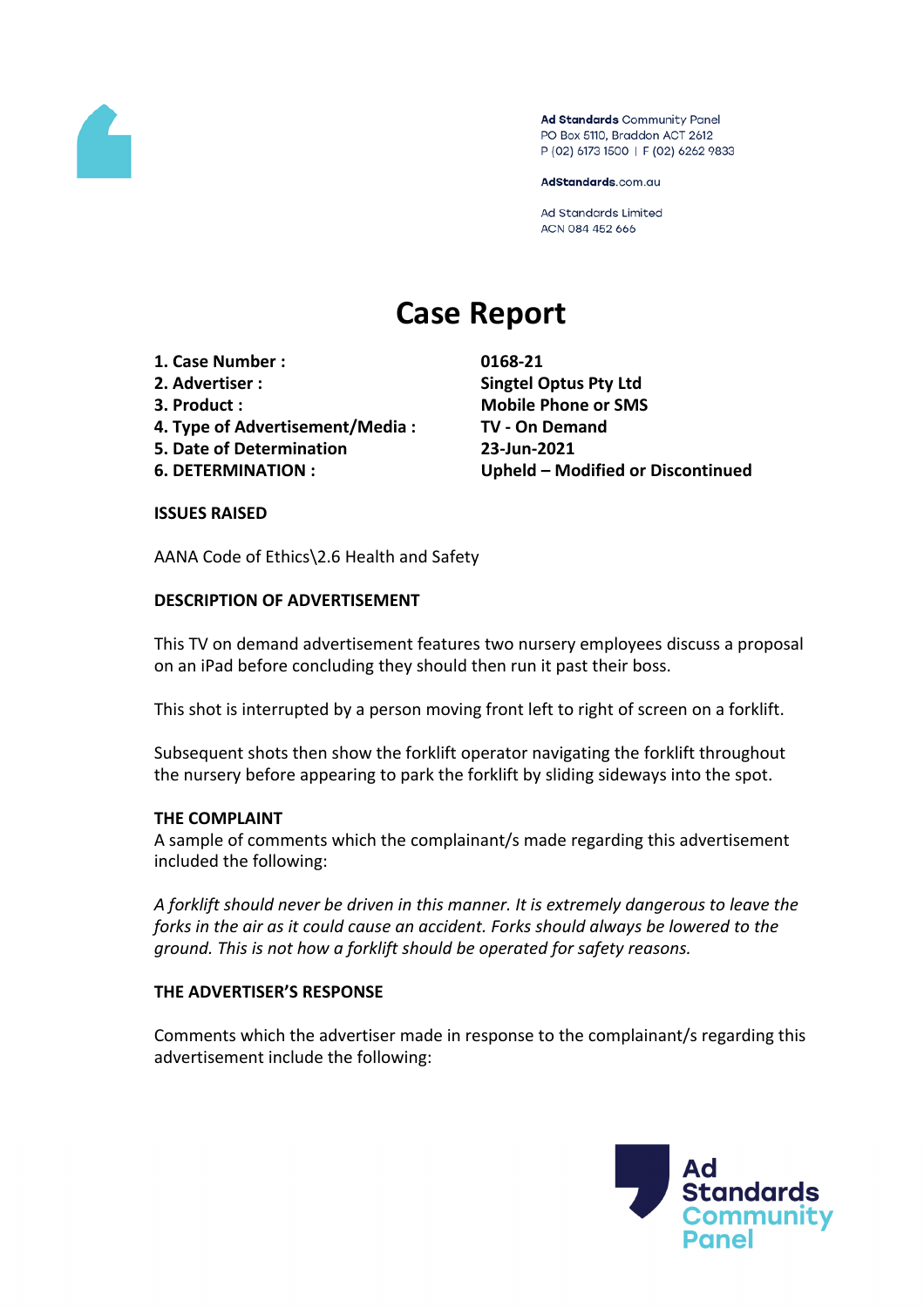

*We refer to your letter dated 10 June 2021 in relation to the Optus Communications TV advertisement involving the operation of a forklift in a plant nursery ("Plant Nursery Advertisement").* 

*Optus appreciates the opportunity to formally respond to the complaint. To reiterate, Singtel Optus Pty Ltd ("Optus") is committed to best practices in its advertising, and appreciates all consumer feedback.*

### *DESCRIPTION OF THE ADVERTISEMENT*

*The Plant Nursery Advertisement is a 15 second clip promoting Optus' 'Business Connect Plan.' This plan allows business customers to connect up to 8 SIMs on a month-to-month plan with a shared data allowance. The ad starts with a conversation between two employees looking at a tablet device (inferred to be comparing phone plans), and then features a person driving a forklift through the nursery. A transcript of the ad is attached at Attachment A.*

*There is a close-up of the forklift steering wheel, and a shot of the driver operating the forklift, accompanied by the voice over "with the Optus Business Connect Plan, you're in control." The concept of the ad is that this plan puts small businesses in control of their telco services, as it allows them to increase and decrease the number of services with no lock-in contracts. Showing the boss of the nursery driving the forklift is intended to link to the concept of 'control' (ie, as the boss has control of the forklift). The forklift is then shown being parked between pots, and the ad closes with the boss (having parked and walked away from the forklift) talking with an employee saying "yes, let's do it" in reference to taking up the Business Connect Plan.*

*The advertisement was reviewed and approved by the Optus legal team, both during the scripting stage and the final edit stage.*

*TBWA was the ad agency. Universal McCann was the media buyer.*

### *THE COMPLAINT*

*The complaint alleges the Plant Nursery Advertisement portrays a person driving a forklift in an unsafe manner, and that a forklift should never be driven in the manner depicted in the ad, on the basis it is extremely dangerous to leave the forks in the air as it could cause an accident. The complaint continues that forks should always be lowered to the ground, and that this is not how a forklift should be operated for safety reasons.*

*Optus notes the initial assessment by Ad Standards has identified section 2.6 (Health and Safety) of the Australian Association of National Advertisers Code of Ethics ("Code") as being relevant for this complaint.* 

*OPTUS RESPONSE*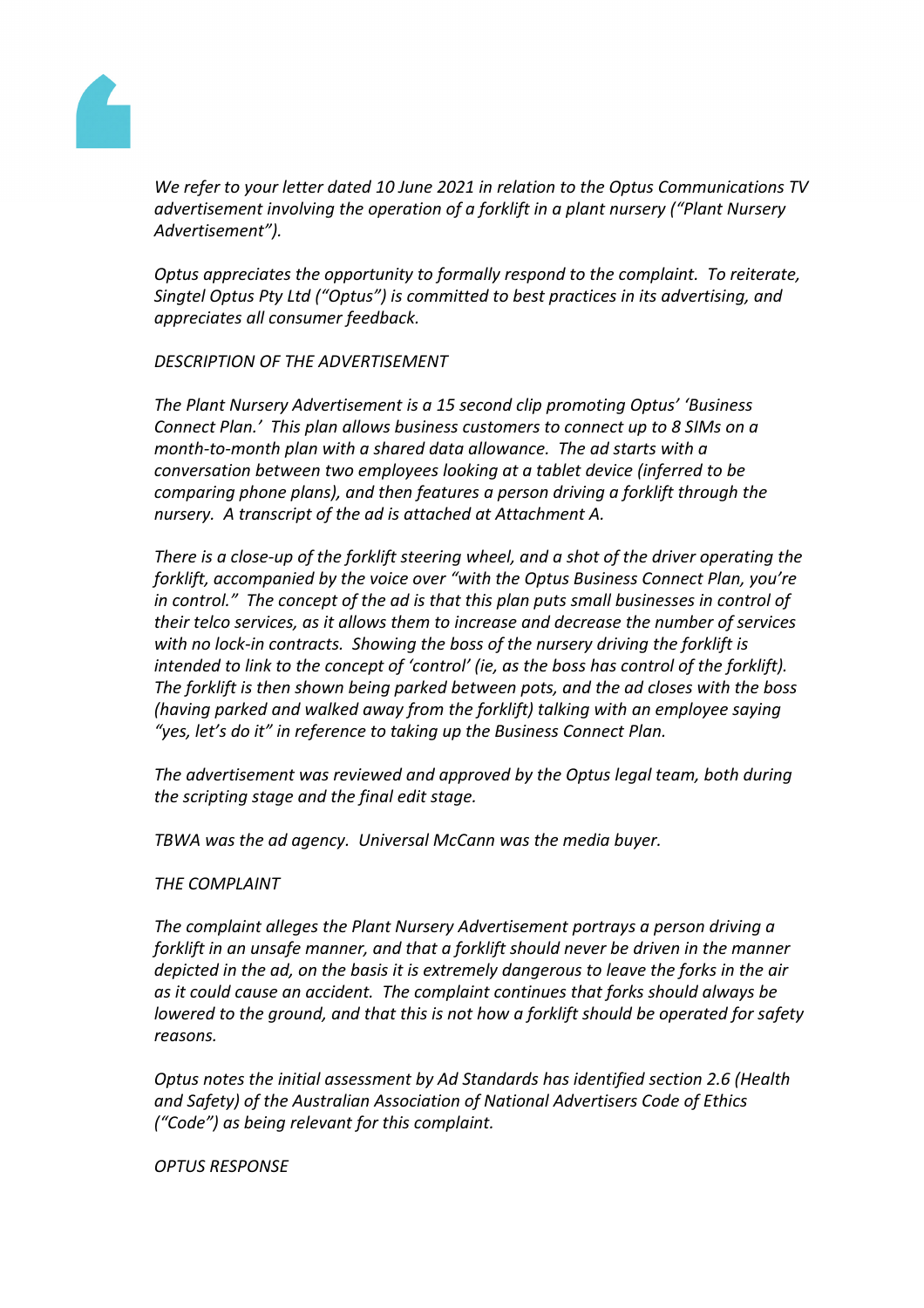

*AANA Code of Ethics\2.6 Health and Safety.*

*Optus respectfully submits that the Plant Nursery Advertisement does not breach the Code, as the scenario does not depict the unsafe operation of the forklift.*

*As noted, the intention behind the Plant Nursery Advertisement is to provide a visual representation of a business person being in 'control,' to link to the concept of businesses being in control of their telco plans with Optus. The ad seeks to depict a relatable scenario for Australian small business operators, who are busy working in their core business as well as making decisions about administrative issues such as telecommunications requirements.*

*Optus submits that an objective measure of whether the operation of the forklift was 'unsafe' and operated in a manner contrary to prevailing community standards would need to involve an assessment of whether the ad included:*

*1. the portrayal of danger or harm to the driver, bystanders, or property (or that there was a risk such harm or danger occurring); and/or*

*2. a breach of applicable guidelines and regulations regarding the proper operation of a forklift.*

*These issues are considered below:*

*Risk of harm or danger to the driver, bystanders, or property*

*Optus notes that according to a fact sheet published by Safe Work NSW ("Safe Work NSW Factsheet"), the three main reasons workers are killed or seriously injured in forklift incidents are 1. being hit or crushed by a forklift, 2. being hit or crushed by a load that the forklift is moving, and 3. being crushed in a forklift tip-over.*

*Addressing these reasons, Optus submits the Plant Nursery Ad does not depict any behaviour which gives rise to a risk of these scenarios occurring, as:*

- *• the driver is in complete control of the vehicle at all times;*
- *• all bystanders are shown as being at safe distance from the forklift whilst it is in motion;*
- *• the driver is wearing a high-visibility vest and seatbelt, and the forklift itself has a warning light to make it more visible;*
- the forklift is not carrying a load, so there is no risk of a load being the cause of *collision or tip-over (or for the driver to have any reduced visibility whilst operating the forklift); and*
- *• the forklift is being operated at a reasonable speed.*

*The only specific allegation of unsafe behaviour identified in the complaint is that 'forks should always be lowered to the ground.' Regarding fork height, Optus notes that the 'Information Sheet for Owners and Operators - Forklifts' issued by Safe Work*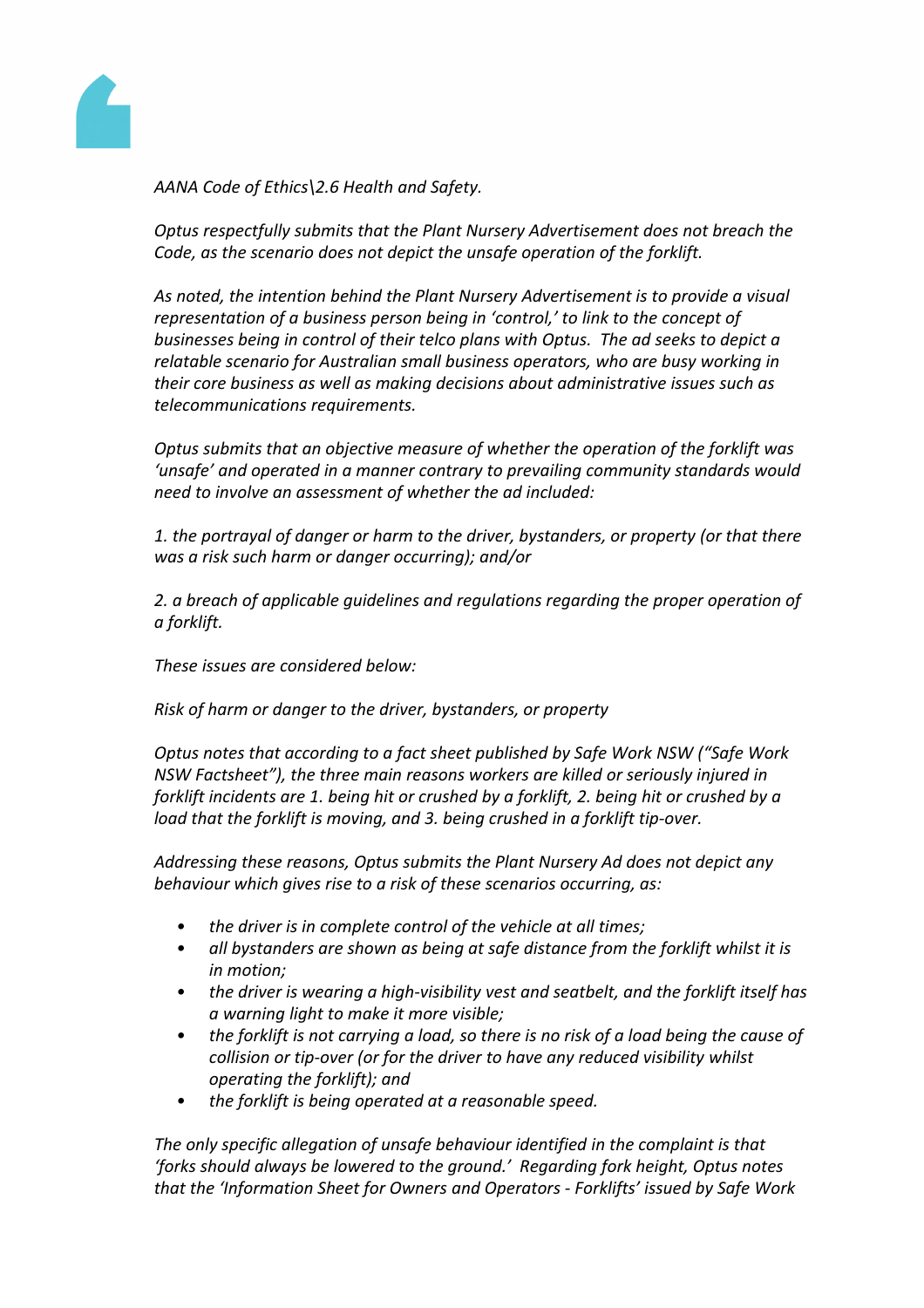

*Australia ("Safe Work AU Guidelines") states that when operating a forklift, drivers should:*

*"drive with the fork arms as close to the ground as reasonably practicable, with the tips of the fork arms tilted slightly upwards and away from the ground, whether driving with or without a load."*

*Optus submits the operation of the forklift shown in terms of fork height is fully compliant with the applicable Safe Work Guidelines. For reference, the following screenshot illustrates that the forks are approximately 1 foot off the ground at all times, and are tilted slight upward.*



*For completeness, whilst the complaint makes no specific reference to this part of the ad, Optus notes the final shot of the forklift in motion shows it being parked between a number of flower pots, with an exaggerated sound effect of a wheel skid as the driver turns in. The use of the sound effect is intended as a comedic trope (ie, accompanying a clearly exaggerated sound effect with the parking motion).* 

*Optus submits that this portion of the ad does not show any practices that would be considered unsafe (and again we note the complaint itself does not refer to any specific action depicted this parking segment as being unsafe). Optus submits the forklift is being operated at a reasonable speed, the forklift remains stable at all times as the front wheels remain in a largely fixed position as the rear wheels align with the spot, and the vehicle comes to a safe stop within a clearly designated spot (the latter point being clear from the above picture).* 

*Breaches of applicable guidelines and regulations*

*The complaint makes no reference to specific breaches of any guidelines, regulations, or rules appliable to the safe operation of forklifts. To the best of Optus' knowledge,*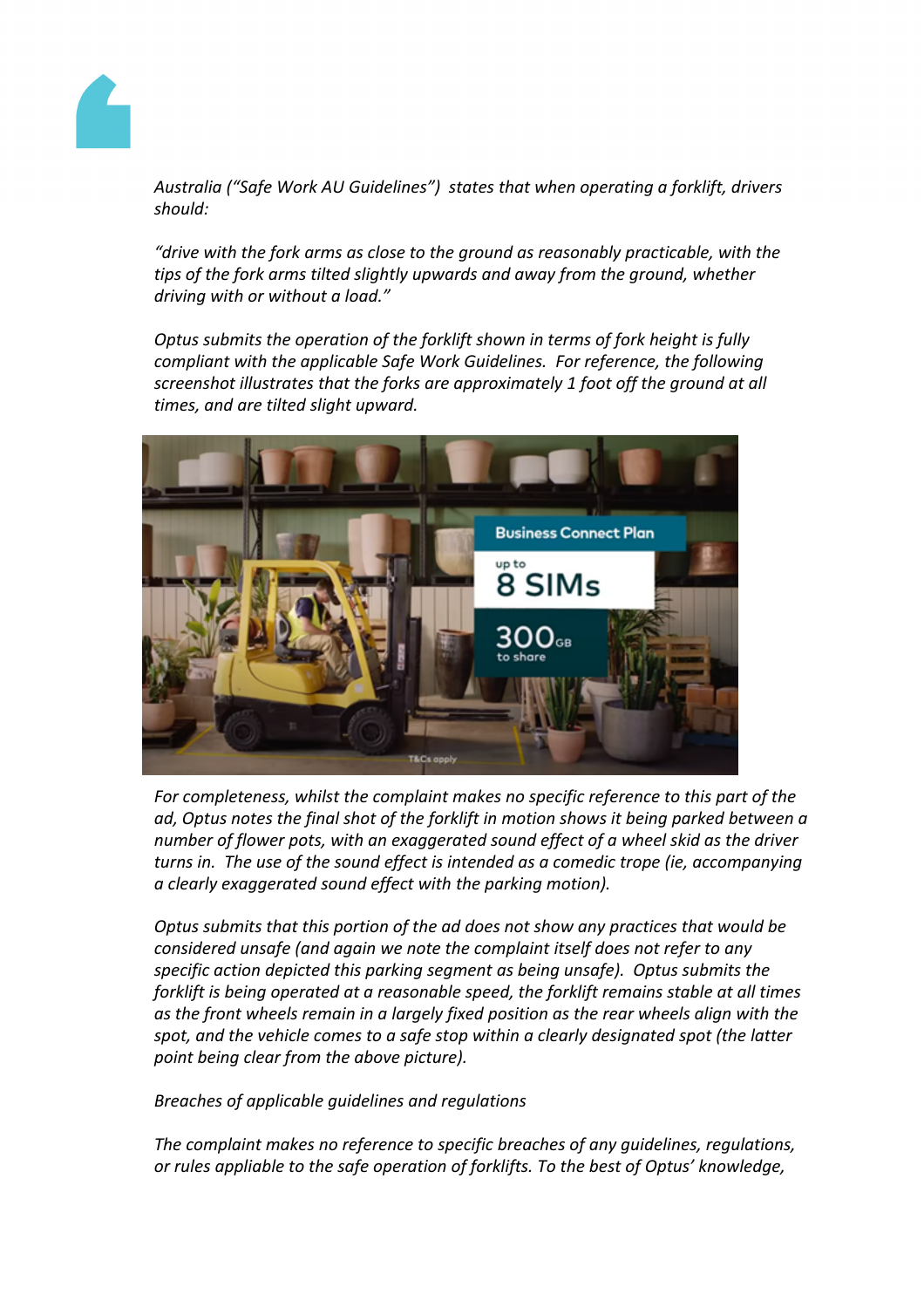

*we are not aware that the manner in which the forklift is shown to be operated would constitute a breach of any relevant legal or regulatory obligations.* 

*With reference to the Safe Work NSW Guidelines and the Safe Work AU Guidelines, the forklift driver appears to operate the forklift in accordance with the following requirements:*

- *• look in the direction of travel (even when reversing, the driver is looking in the direction of travel);*
- *• keep bodyparts within the forklift;*
- *• avoid distracting behaviour (no smoking, or the use of a mobile phone);*
- *• being aware of other people;*
- *• driving at a safe speed;*
- *• drive with the fork arms as close to the ground as reasonably practicable (as addressed above);*
- *• avoid speeding up, decelerating and turning too quickly;*
- *• keeping people and forklifts separate; and*
- *• wearing a seatbelt.*

*As noted above, given the forklift was not carrying a load, the rules applicable to load limits and appropriate restraints are not relevant.*

*In terms of the production of the Plant Nursery Commercial itself, Optus has been advised:*

- *• the ad was filmed under controlled conditions - a full health and safety report was developed prior to shoot by a third party safety consultant. Specific guidelines in relation to the forklift use were developed using the Safe Work NSW Guidelines. This safety report was circulated to the crew prior to shoot as part of the call sheet; and*
- *• the forklift operator used for the shoot was fully licensed to operate the forklift.*

### *OTHER COMPLAINTS INVOLVING FORKLIFTS*

*Optus notes Ad Standards has recently considered other complaints involving forklifts and s 2.6 of the Code:*

- *• Case Number 0009/19; and*
- *• Case Number 0096-20.*

*The complaint subject to Case Number 0009/19 alleged that the depiction of a forklift moving forward and raising a load at the same time was unsafe. As Ad Standards would be aware, the Panel dismissed this complaint, finding (amongst other things):*

*• whilst the operation of forklift may be considered to be going against workplace safety recommendations, these are not laws;*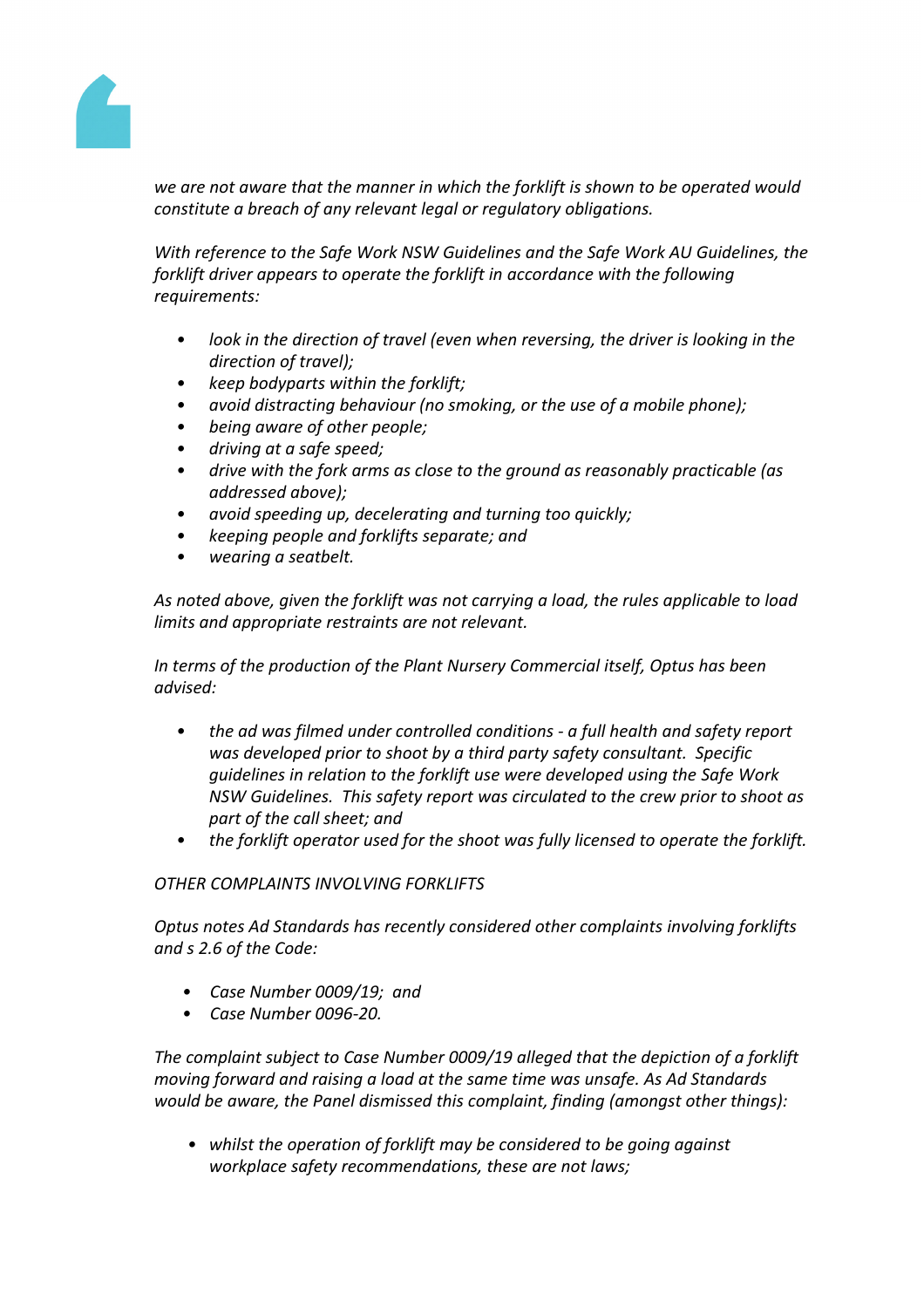

- *• the vision of the operator was not impaired; and*
- *• it was unlikely anyone would see the advertisement and believe it to condone unsafe operation of forklifts, or would attempt to copy the behaviour.*

*Optus submits it is open to the Panel to make a similar assessment in our case, as the conclusions drawn above are analogous to the complaint in relation to the Plant Nursery Advertisement. This is especially the case as there is no breach clear breach of the workplace safety guidelines as outlined above.* 

*Optus notes the complaint subject to Case Number 0096/20 (where a person is depicted riding a forklift) was upheld. In that case, the Panel noted the improper use of a forklift is likely to cause harm, and the manner in which the forklift was operated in this ad (with someone riding on the forks) would be considered by most members of the Australian community to be unsafe. The majority of the Panel noted that the man was seated next to large cylinders on the moving forklift, and that if these were to shift the man could be hurt.*

*Optus respectfully submits that the activity portrayed in the Plant Nursery Advertisement is significantly different to 0096/20: the operation does not show any behaviour as egregious as riding on the forks, and there are no specific identifiable risks (such as large cylinders on the moving forklift) that could cause harm to life or property.* 

*Optus would never seek to broadcast an advertisement that we believed would depict or encourage unsafe behaviour, whether in the workplace or otherwise. For future deployments of this content, we will include a prominent disclaimer that it was "Filmed under controlled conditions" to further make it clear to the public that this is an advertisement and not intended to be an instructional reference as to how forklifts should be operated. Optus is happy to consider any amended form of disclaimer as may be recommended by the Panel.*

### *OTHER SECTIONS OF THE CODE*

*We note Ad Standards requested that our response should address all parts of the Section 2 of the Code. We have reviewed all sections of the Code, and do not believe the Plant Nursery Advertisement, in any way:*

- *• portrays people or depicts material in a way which discriminates against or vilifies a person or section of the community on account of race, ethnicity, nationality, gender, age, sexual preference, religion, disability, mental illness or political belief (section 2.1);*
- *• employs sexual appeal (section 2.2);*
- *• presents or portrays violence (section 2.3);*
- *• treats sex, sexuality or nudity with insensitivity to the relevant audience (section 2.4);*
- *• uses language which is inappropriate in the circumstances (section 2.5);*
- *• does not clearly distinguish itself as an advertisement (section 2.7).*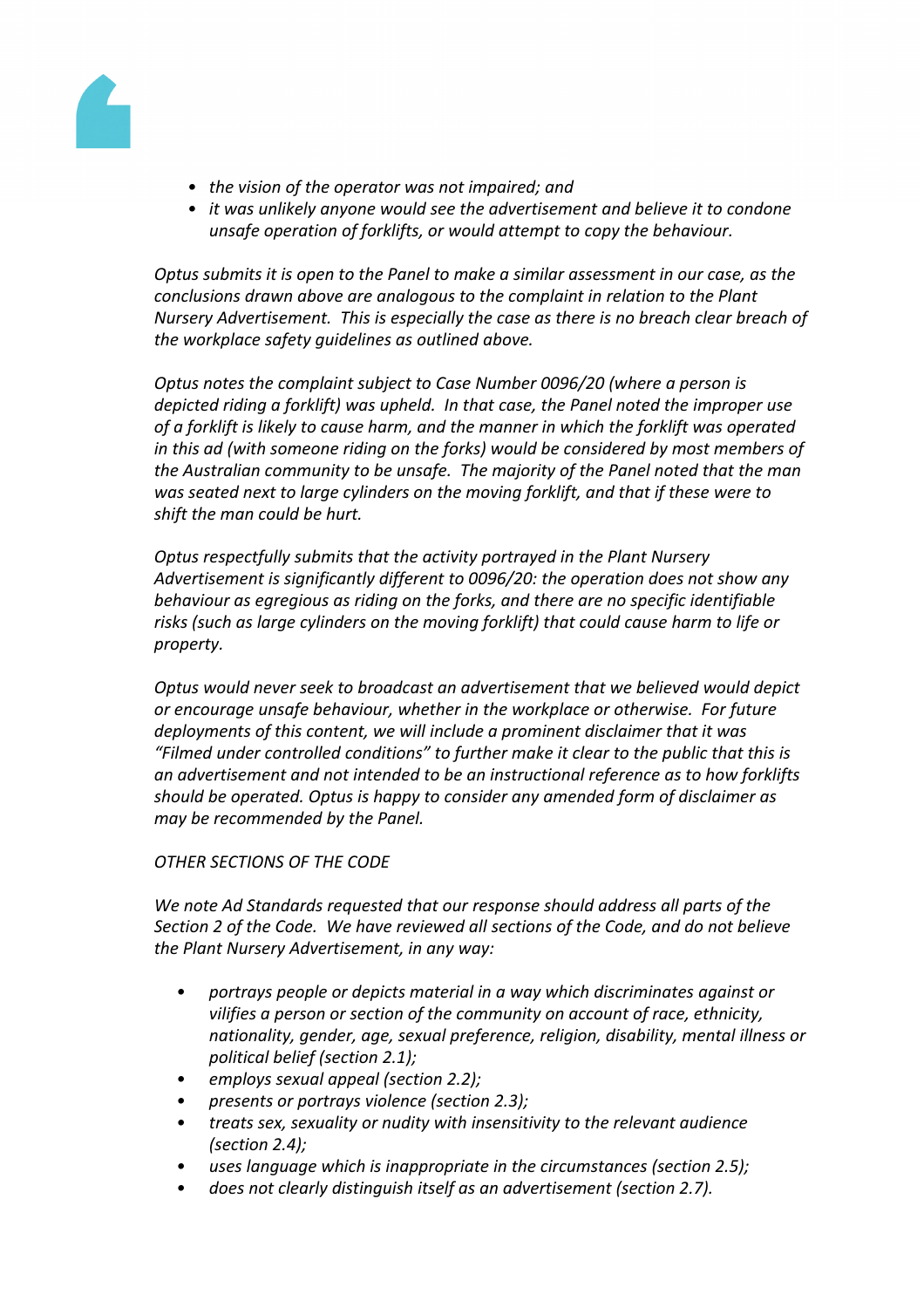

*Given this, we have not provided submissions on these sections of the Code.* 

## *SUMMARY*

*For the reasons set out above, we are of the view that the Plant Nursey Advertisement is compliant with, and does not breach, the Code.*

*We thank Ad Standards for the opportunity to provide these submissions in relation to the complaints and respectfully request Ad Standards dismiss the complaint.*

*1. Available at https://www.safework.nsw.gov.au/hazards-a-z/forklifts.*

*2. 'Available at* 

*https://www.safeworkaustralia.gov.au/system/files/documents/1703/forkliftsinformation-sheet.docx*

*3. Available at https://adstandards.com.au/sites/default/files/reports/0009-19.pdf*

*4. Available at https://adstandards.com.au/sites/default/files/reports/0096-20.pdf*

# **THE DETERMINATION**

The Ad Standards Community Panel (Panel) considered whether the advertisement breaches Section 2 of the AANA Code of Ethics (the Code).

The Panel noted the complainant's concern that the advertisement depicts a forklift being driven with the forks in the air in an unsafe manner.

The Panel viewed the advertisement and noted the advertiser's response.

# **Section 2.6: Advertising or Marketing Communications shall not depict material contrary to Prevailing Community Standards on health and safety.**

The Panel noted the Practice Note to Section 2.6 which states:

*"Images of unsafe driving, bike riding without helmets or not wearing a seatbelt while driving a motor vehicle are likely to be contrary to prevailing community standards relating to health and safety irrespective of whether such depictions are for the product/service being advertised or are incidental to the product."*

The Panel noted the advertiser's response that Safe Work Australia recommends that forklifts without loads be driven with the forks as close to the ground as practical with the forks pointing upwards. The Panel further noted the advertiser's response that the height of the forks in this advertisement were consistent with this guideline.

The Panel noted that it had previously considered the issue of forklift safety in case 0009-19, as referenced by the advertiser. In this case: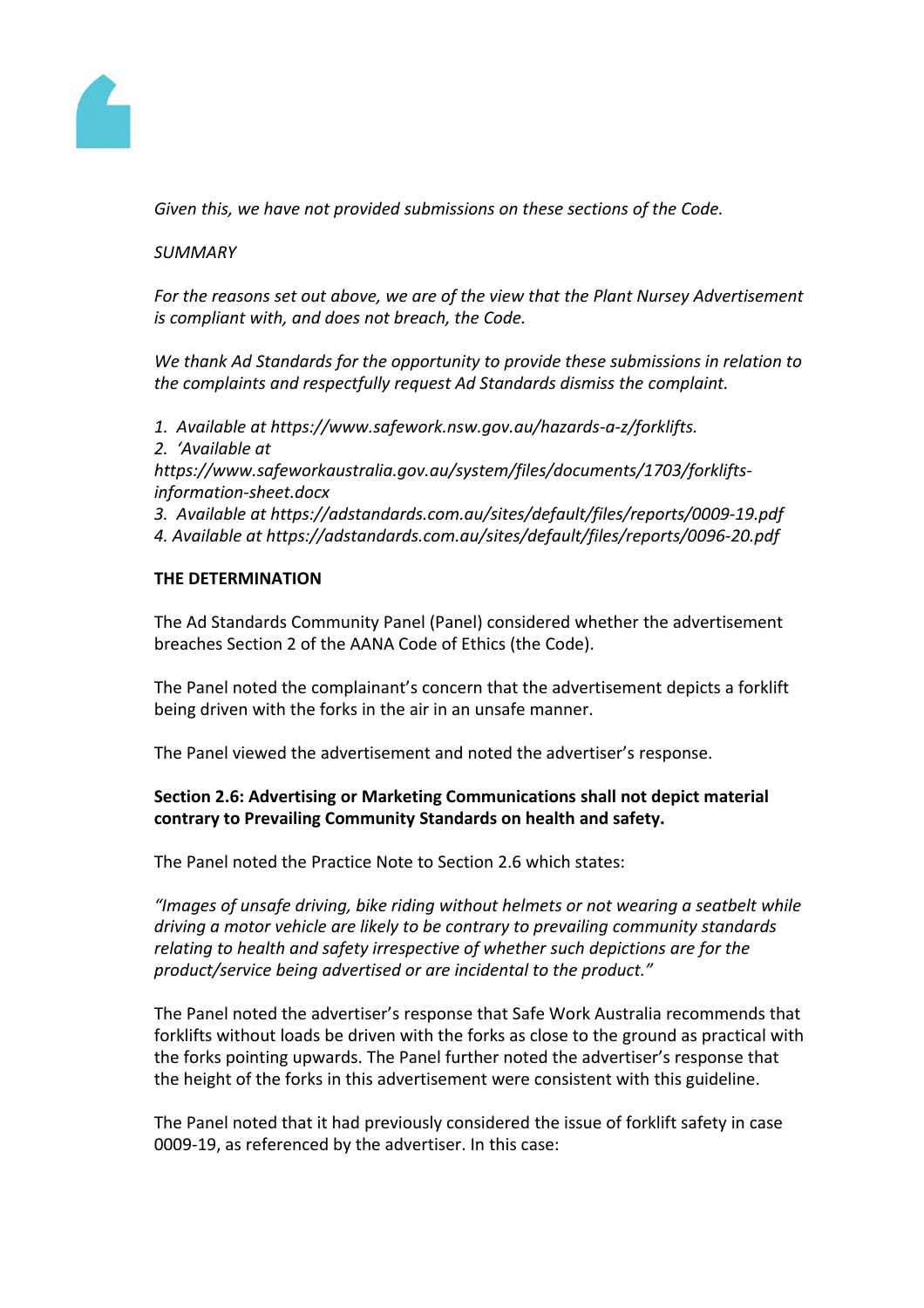"The Panel noted that thile SafeWorkAustraliaguidelines don's pecifically statethe operatorshouldnot move forward whileraising aload, they do recommend: "When operating a forklift you shoul to with the fork arms as close to thegroundasreasonablypracticable, withthe tips ofthe fork arms tilted slightly upward away from the ground, whether driving with or without a load" and When operating a forklift youshould look in the direction of travel andkeep aclearview ofthe way ahead" [\(https://www.safeworkaustralia.gov.au/system/files/documents/1703/fork](https://www.safeworkaustralia.gov.au/system/files/documents/1703/forkliftsinformation-sheet.pdf)lift [sinformation-sheet.pd](https://www.safeworkaustralia.gov.au/system/files/documents/1703/forkliftsinformation-sheet.pdf)f)

ThePanelconsideredhat the forklift may be considered be going against recommendationsfor workplacesafety, however noted thathese recommendationsare not lawsand are dependent the situation.

ThePanelconsideredhat the forklift that isseen toberaising aload and movingforward at the same time is the background of the advertisement. and isnot the focus ofhe advertisement. The Paned insidered thathe height of theload wouldmeanthat the visionof the forklift operator wasnot impaired. The Panel considered that the ion of the forklift lasts for lesshan two secondsThePanelconsidered thatmost people viewinghe advertisement would not noticule forklift at all, let alone noticule way it is beingdriven.

ThePanelconsideredit was unlikelyanyonewouldseetheadvertisementand believeit to condone unsafe operation forklifts, or would attempto copy the behaviour inthe advertisement. The Panel consideret that the advertisement did not depict material contraryprevailing community standards on healthand safety and dighot breach Section 2.6 of the Code."

In contrast to theprevious case the Panel considered that he driving of the forklift in the current advertisement was a keycus of the overalladvertisement and thatthe manner it was being drivein would benoticed by peopleviewing theadvertisement.

ThePanel considered that the forks die forklift did not appearto be aslow to the groundasthey couldbe and this doesot appearto be in linewith the Safe Work  $quidelines.$  The Panel noted thath the first shot the forkliftis seen to be reversing closeproximity to other employees with some speed, before ecuting aturn, and that there is a clearriskthat the forks could present a dangeo others.

ThePanel considered that most members the community would understand that Safe Work guidelines in place to prevent accidents dinjuries in the work place.

ThePanel also noted th<sup>es</sup>afe Work guidelines recommend that vehiclebe driven at a safe speed and avoid ring too quickly. The Panel consider at at the parking manoeuvreexecuted athe end of the advertisemendid depictthe forklift turning at a speedexcessive to need.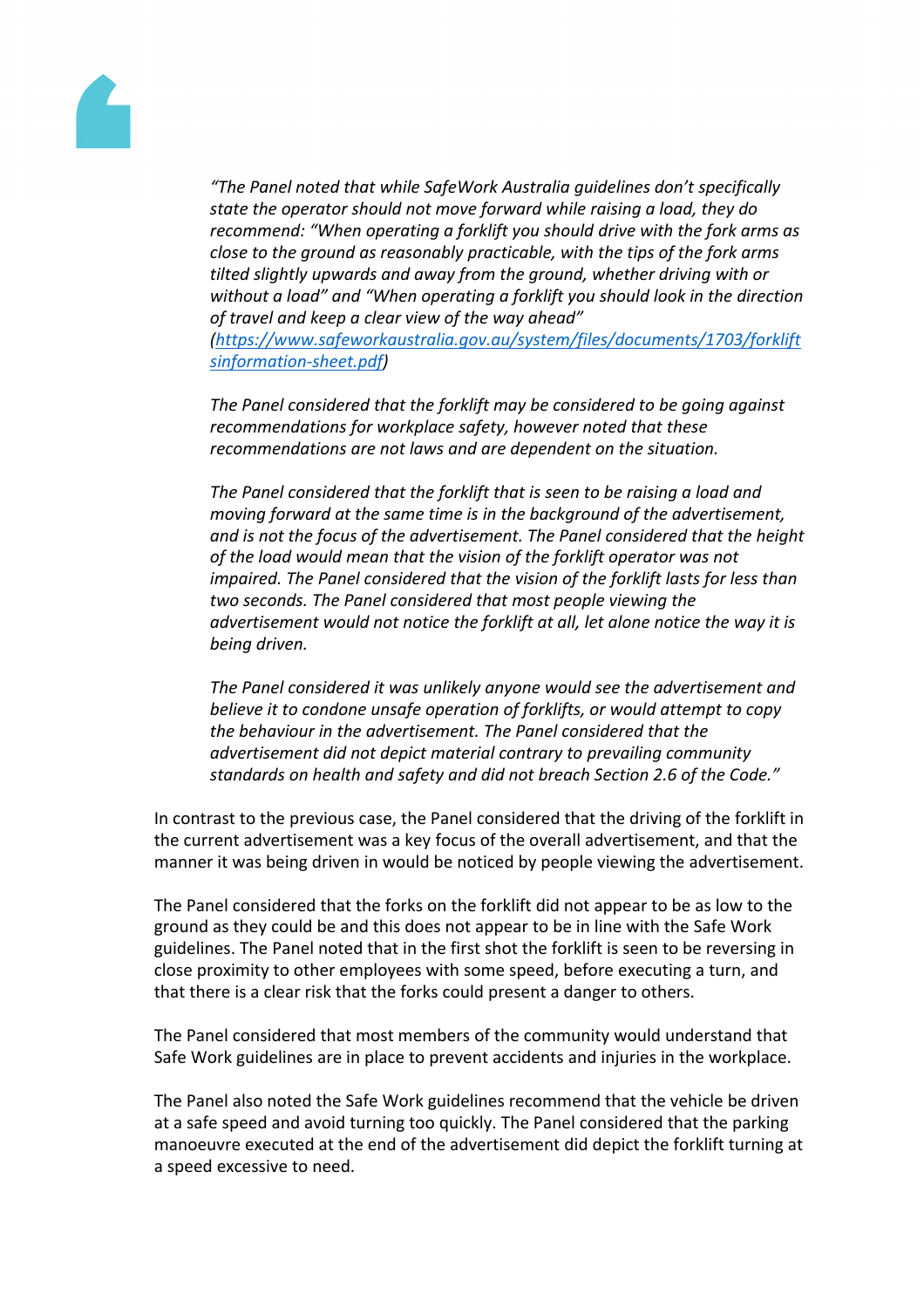

The Panel noted the advertiser's response in relation to this scene that the sound effect of the squealing tires was added for comedic effect and was shown to end up in a designated parking spot.

The Panel also noted the advertiser's response that one of the three main reasons forklift drivers are killed or seriously injured is due to being crushed in a forklift tipover.

The Panel noted that the parking move executed by the forklift driver in this advertisement depicted the vehicle turning quickly into a tight spot. The Panel noted that in the advertisement the forklift did not appear to tip or have its wheels leave the ground and did not appear to be in danger of tipping over. The Panel noted that the driver appeared to have a high level of skill, and that the parking manoeuvre was seen to be expertly handled.

The Panel noted that rather than being comedic, the sound effect of the squealing wheels adds to the impression of speed, and the impression that the driver must be highly skilled to park in such a tight parking space so quickly.

The Panel noted that the forklift comes to rest next to a spot with shelves containing large pots, and that these could present a danger if they were knocked over. The Panel considered the forklift did appear to be seen turning into a parking spot at a speed which is likely to be considered dangerous in many workplaces. The Panel considered if this move were attempted in a real workplace by a less-skilled driver in conditions which were not controlled it could lead to serious injury.

Overall, the Panel considered that the forklift was being driven in an unsafe manner, due to the height of the forks as the vehicle was driving and the speed at which the vehicle turns into the tight parking spot. The Panel considered that both actions carry considerable risk in a workplace situation, and was contrary to Safe Work guidelines. The Panel considered that most members of the community would consider the depiction of behaviour contrary to Safe Work guidelines and therefore contrary to community standards on health and safety.

### **Section 2.6 conclusion**

The Panel considered that the advertisement did contain material contrary to Prevailing Community Standards on health and safety and determined that it did breach Section 2.6 of the Code.

#### **Conclusion**

Finding that the advertisement breached Section 2.6 of the Code, the Panel upheld the complaint.

#### **THE ADVERTISER'S RESPONSE TO DETERMINATION**